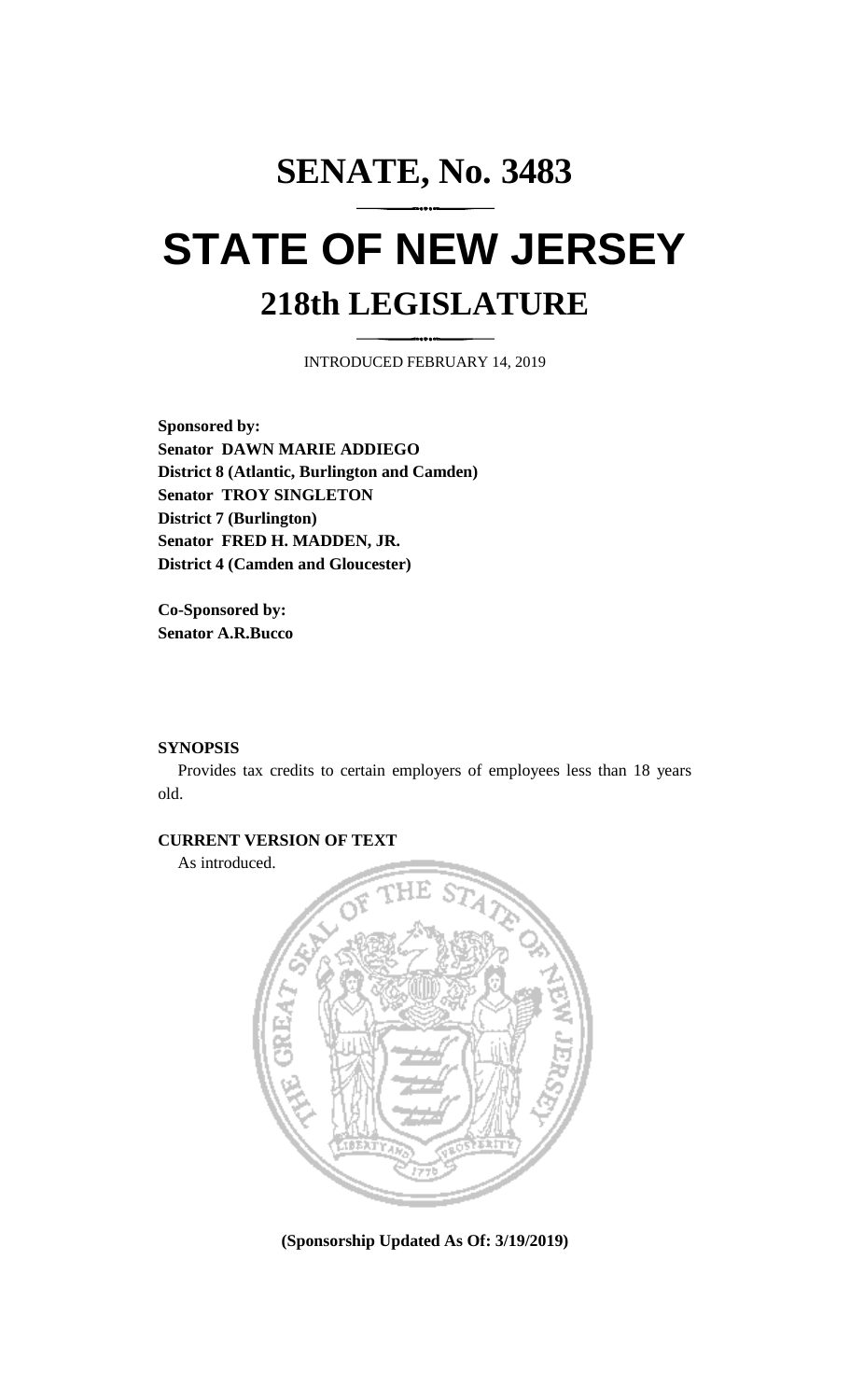## **S3483** SINGLETON, ADDIEGO

 **AN ACT** providing tax credits to certain employers of employees less than 18 years old and supplementing P.L.1966, c.113 (C.34:11-56a et seq.), P.L.1945, c.162 (C.54:10A-1 et seq.) and Title 54A of the New Jersey Statutes. 

 **BE IT ENACTED** *by the Senate and General Assembly of the State of New Jersey:*

9 1. As used in P.L., c. (C. ) (pending before the Legislature as this bill):

 "Commissioner" means the Commissioner of Labor and Workforce Development.

 "Employer" means any nongovernmental business entity including, but not limited to, a nonprofit organization, a corporation, S corporation, limited liability company, partnership, limited partnership, and sole proprietorship, and shall include all entities related by common ownership or control.

 "Tax year" means the calendar year or fiscal year in which a taxpayer's gross income tax or corporation business tax liability is due and payable.

 2. a. There is established in the Department of Labor and Workforce Development a program, administered by the commissioner, to provide tax credits to employers of employees under the age of 18. The purpose of the program is to provide tax credits to employers of employees under the age of 18 to help to offset the cost to the employer of any wage increases for those employees caused by the enactment of P.L.2019, c.32 (C.34:11- 56a39 et al.), including the cost to the employer of corresponding increases in payroll taxes that employer paid on those workers' wages.

 b. Prior to January 1, 2025, an employer of employees under the age of 18 subject to the provisions of P.L 1966, c.113 (C.34:11- 56a et seq.), including the provisions of any fair minimum wage order or regulation promulgated pursuant to that act, may apply to the commissioner for an award of tax credits under this section. A tax credit allowed pursuant to this section shall be in the amount provided in subsections d. and e. of this section against the corporation business tax imposed pursuant to section 5 of P.L.1945, c.162 (C.54:10A-5) or the gross income tax imposed pursuant to the "New Jersey Gross Income Tax Act," N.J.S.54A:1-1 et seq., whichever of the two taxes is applicable to the employer.

 c. Prior to January 1, 2028, an employer of employees under the age of 18 subject to the provisions of P.L 1966, c.113 (C.34:11- 56a et seq.), including the provisions of any fair minimum wage order or regulation promulgated pursuant to that act, may apply to the commissioner for an award of tax credits under this section. A tax credit allowed pursuant to this section shall be in the amount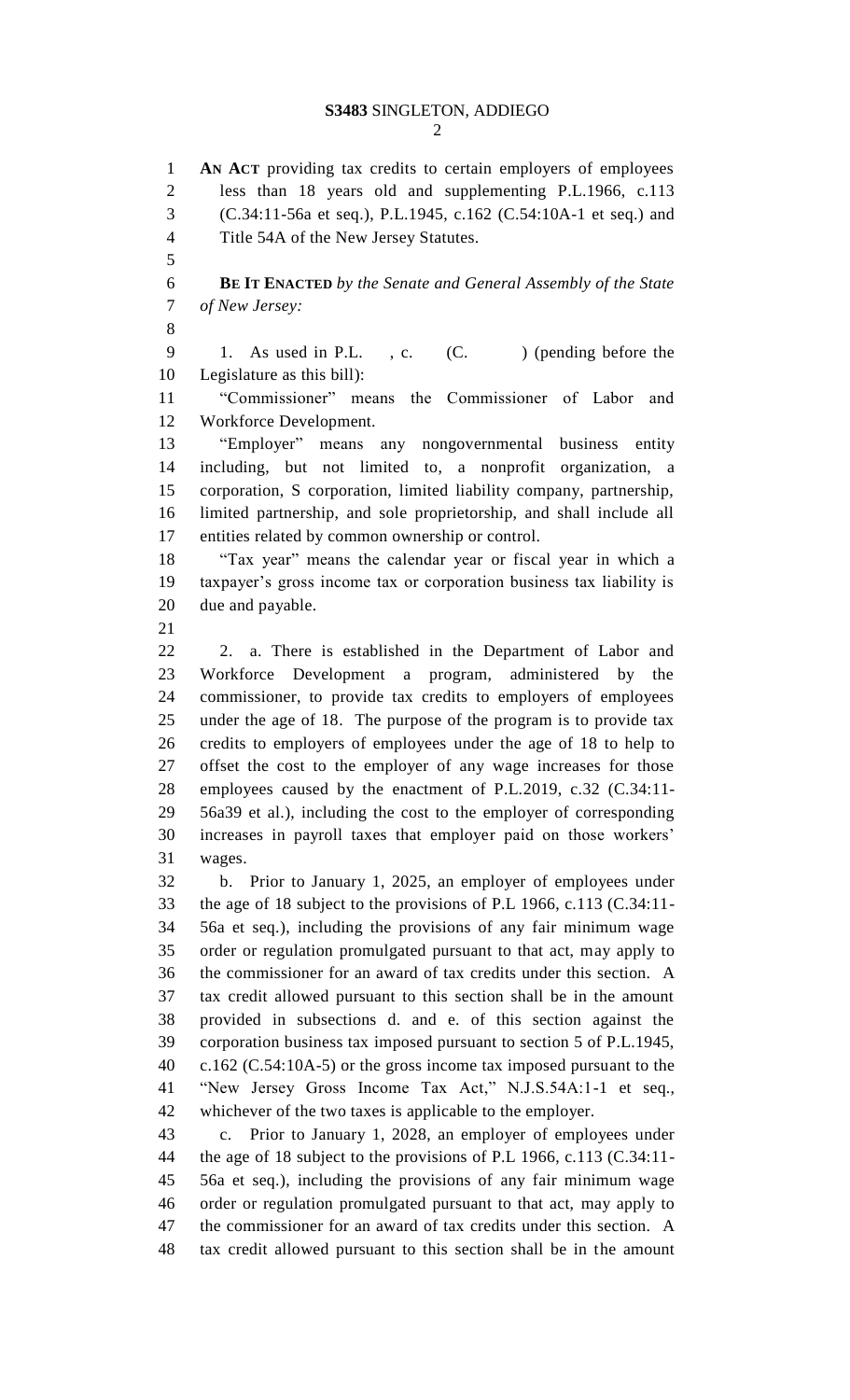provided in subsections d. and e. of this section against the corporation business tax imposed pursuant to section 5 of P.L.1945, c.162 (C.54:10A-5) or the gross income tax imposed pursuant to the "New Jersey Gross Income Tax Act," N.J.S.54A:1-1 et seq., whichever of the two taxes is applicable to the employer.

 d. (1) The final amount of the tax credit provided to an employer for employees under the age of 18 employed by the employer during a tax year shall be a preliminary amount of the tax credit, which is the amount by which the wages and payroll taxes which the employer is required to pay each employee under the age of 18 the employer employs pursuant to P.L.2019, c.32 (C.34:11- 56a39 et al.) during the tax year exceeds the amount that the employer actually paid for the employee under the age of 18 in wages and payroll taxes in the last preceding calendar year (as adjusted pursuant to subparagraph (c) of this paragraph), provided that:

 (a) if the number of hours worked during the tax year by an employee under the age of 18 employed by the employer is equal to the number of hours the employee under the age of 18 worked for the employer during the last preceding calendar year, then the preliminary amount of the tax credit for each of the hours worked shall be in the amount that remains after the amount actually paid for the employee under the age of 18 in wages and payroll taxes during the last preceding calendar year (as adjusted pursuant to subparagraph (c) of this paragraph) is subtracted from the amount which is required to be paid for the employee under the age of 18 in payroll taxes and in wages pursuant to the minimum wage rate which applies to the tax year;

 (b) if the number of hours worked during the tax year by an employee under the age of 18 employed by the employer is greater than the number of hours worked by the employee under the age of 18 by the employer during the last preceding calendar year, then the preliminary amount of the tax credit shall be calculated in two parts and the sum of the two parts shall be the preliminary amount of the tax credit. In the first part of the calculation, regarding the hours worked during the tax year which are equal to the number of hours worked during the last preceding calendar year, the preliminary amount of the tax credit shall be calculated in the same manner as the credit is calculated in subparagraph (a) of this paragraph. In the second part of the calculation, regarding the hours worked during the tax year which are in addition to the number of hours worked during the last preceding calendar year, the preliminary amount of the tax credit for each additional hour shall be calculated in the same manner as the credit is calculated in subparagraph (a) of this paragraph, except that it shall be presumed that the additional number of hours worked by the employee under the age of 18 would have been paid at the minimum wage rate in effect during the last preceding calendar year (as adjusted pursuant to subparagraph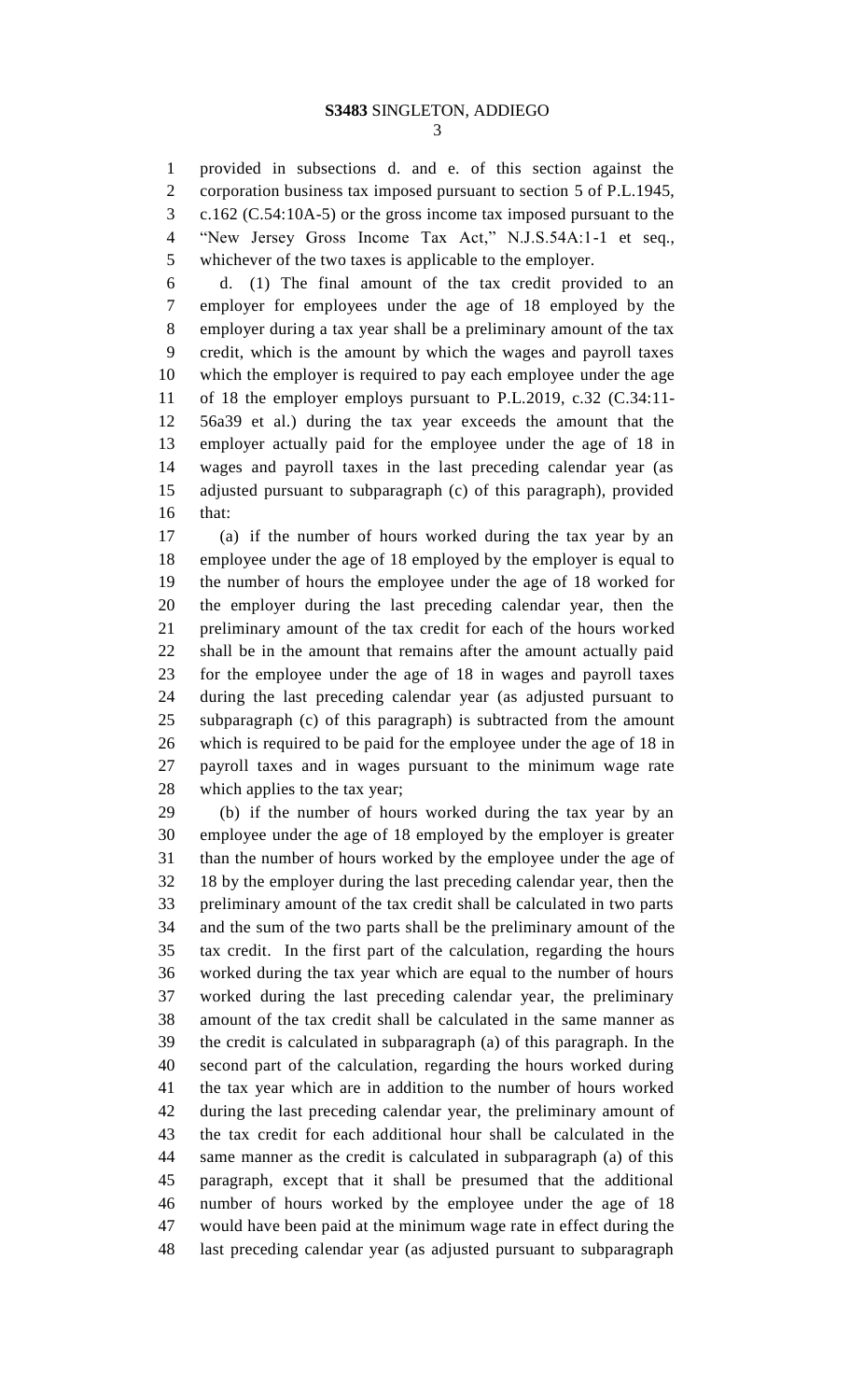(c) of this paragraph), and the preliminary amount of the tax credit for each of those hours of work shall be calculated by subtracting that presumed rate from the actual minimum wage rate for the tax year; and

 (c) In making any of the calculations in this paragraph, the actual rate of pay paid to an employee under the age of 18 in the preceding calendar year shall be increased by whichever is the larger of:

 (i) the increase in the State minimum wage that would have occurred, for the applicable tax year, if P.L.2019, c.32 (C.34:11- 56a39 et al.) had not been enacted; or

 (ii) any increase in the federal minimum hourly wage rate set for 13 the applicable tax year pursuant to section  $6(a)(1)$  of the federal "Fair Labor Standards Act of 1938" (29 U.S.C. s.206(a)(1)).

 (2) If the number of hours worked during the tax year by an employee under the age of 18 employed by the employer is less than the number of hours worked during the last preceding calendar year, then the employer shall not be eligible for a tax credit under this section for that tax year for that employee under the age of 18.

 e. An employer may qualify for a tax credit pursuant to P.L. , c. (C. ) (pending before the Legislature as this bill) in a taxable year or privilege period beginning on or after January 1, 2019. An employer who qualifies for a tax credit pursuant to this section with respect to hours worked during a tax year may use the tax credit when determining the employer's estimated tax for the purpose of making installment payments of the tax during that tax year. The commissioner shall, upon request, provide assistance to the employer in estimating the likely amount of the tax credit to assist the employer in determining the amount of the tax credit and the installment payments of the tax during a tax year. For tax years 2019 and 2020, the Director of the Division of Taxation may waive in part, or entirely, penalties for underpayment of taxes in connection with installment payments to the extent that the director finds that the underpayment occurred because of a good faith error of the employer in calculating the amount of the credit. Any misclassification of an employee by an employer who knowingly, in applying for the tax credit, falsely represents an employee as an employee under the age of 18 shall be regarded as a violation of the applicable State tax law and shall be subject to three times the amount of penalties otherwise provided in that law for violations of the law and, for that violation, the penalty shall not be waived, including during tax years 2019 and 2020.

 f. An employer shall not be eligible for a tax credit pursuant to 44 P.L., c. (C. ) (pending before the Legislature as this bill) if the commissioner determines that the employer reduced the wages that the employer paid to any employee under the age of 18 employed by the employer to be eligible for a tax credit under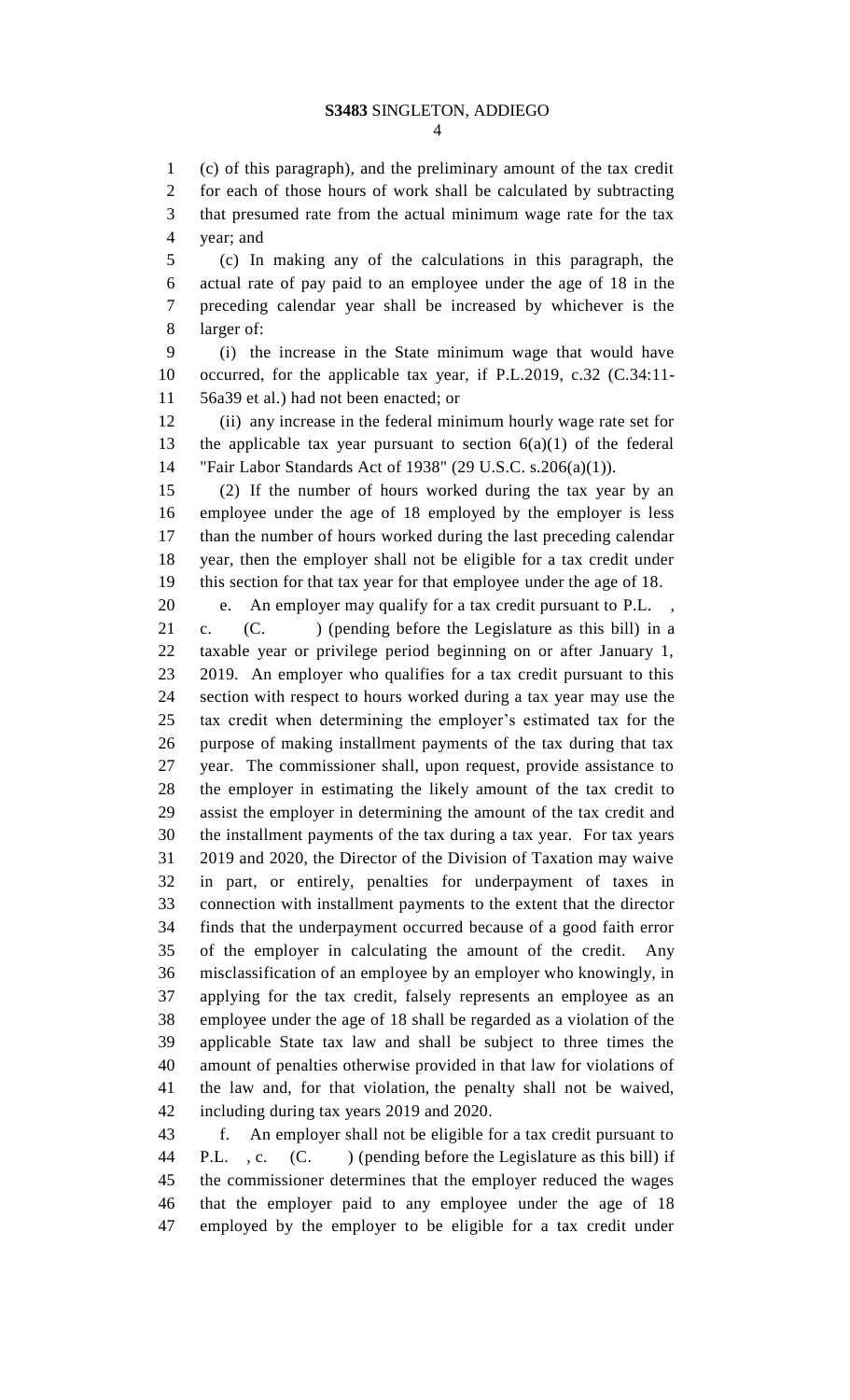P.L. , c. (C. ) (pending before the Legislature as this bill) in a future year.

 g. The combined value of all tax credits approved annually by the commissioner pursuant to this section shall not exceed \$10,000,000 in a calendar year. The commissioner shall annually review and report to the Legislature in accordance with section 2 of P.L.1991, c.164 (C.52:14-19.1) on the sufficiency of the tax credit cap authorized pursuant to this subsection and have any recommendations with respect thereto to the Legislature.

 3. a. Notwithstanding any provision of the "Administrative Procedure Act," P.L.1968, c.410 (C.52:14B-1 et seq.) to the contrary, the commissioner, in consultation with the State Treasurer, may adopt, upon filing with the Office of Administrative Law, such regulations that the commissioner deems necessary to 16 implement the provisions of P.L., c. (C. ) (pending before the Legislature as this bill), which regulations shall be effective for a period not to exceed 180 days from the date of the filing. The commissioner shall thereafter amend, adopt, or readopt the regulations in accordance with the requirements of P.L.1968, c.410 (C.52:14B-1 et seq.). The regulations adopted by the commissioner shall include the following:

 (1) standards and procedures for determining which employees are employees under the age of 18 and are subject to increases in the minimum wage for the purpose of determining the eligibility of employers for tax credits;

 (2) any additions to, or modifications of, wage record-keeping requirements needed to calculate the amounts of tax credits 29 pursuant to P.L. , c.  $(C.$  ) (pending before the Legislature as this bill);

 (3) continuing to provide the calculation, for each year, of what the minimum wage would have been under section 5 of P.L.1966 (C.34:11-56a4) and paragraph 23 of Article I of the New Jersey Constitution if P.L.2019, c.32 (C.34:11-56a39 et al.) was not enacted; and

 (4) a method for employers to submit certificates of credit to the Division of Taxation pursuant to sections 4 and 5 of P.L. , c. (C. ) (pending before the Legislature as this bill).

 b. Beginning the year next following the year in which P.L.2019, c.32 (C.34:11-56a39 et al.) takes effect and every two years thereafter, the commissioner shall prepare a report concerning 42 the award of tax credits under P.L., c. (C. ) (pending before the Legislature as this bill), and submit the report to the Governor, and, pursuant to section 2 of P.L.1991, c.164 (C.52:14- 19.1), to the Legislature. Each biennial report required under this subsection shall include the names and locations of, and the amount of tax credits allowed to, each employer allowed a tax credit under 48 P.L. , c. (C. ) (pending before the Legislature as this bill).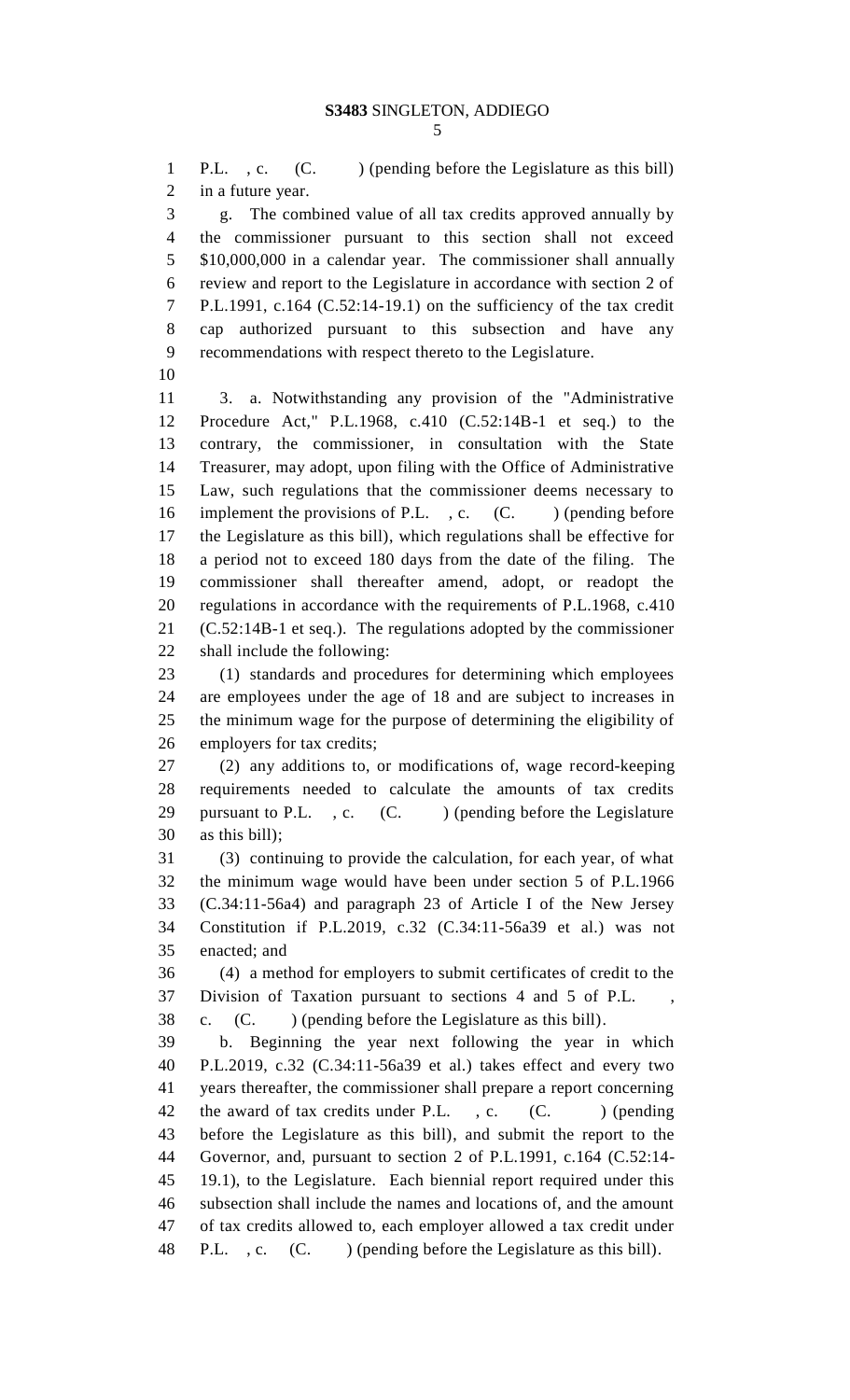4. a. The Director of the Division of Taxation in the Department of the Treasury shall allow an employer a credit against the corporation business tax imposed pursuant to section 5 of P.L.1945, c.162 (C.54:10A-5) in the amount certified by the Commissioner of Labor and Workforce Development as the taxpayer's tax credit amount pursuant to section 2 of P.L. , c. (C. ) (pending before the Legislature as this bill). To claim the tax credit amount for a privilege period, the taxpayer shall submit to the director the certificate of credit issued for that privilege period by the commissioner pursuant to section 2 of 11 P.L. , c. (C. ) (pending before the Legislature as this bill). b. An employer shall apply the credit awarded against the employer's liability under section 5 of P.L.1945, c.162 (C.54:10A- 5) for the privilege period during which the director allows the employer a tax credit pursuant to this section. An employer shall not carry forward an unused credit. c. The director shall prescribe the order of priority of the application of the credit allowed under this section and any other credits allowed by law against the tax imposed under section 5 of P.L.1945, c.162 (C.54:10A-5). The amount of the credit applied under this section against the tax imposed pursuant to section 5 of P.L.1945, c.162 (C.54:10A-5) for a privilege period, together with any other credits allowed by law, shall not reduce the tax liability to an amount less than the statutory minimum provided in subsection (e) of section 5 of P.L.1945, c.162 (C.54:10A-5). 5. a. The Director of the Division of Taxation in the Department of the Treasury shall allow an employer a credit against the gross income tax imposed pursuant to the "New Jersey Gross Income Tax Act" N.J.S.54A:1-1 et seq. in the amount certified by the Commissioner of Labor and Workforce Development as the taxpayer's tax credit amount pursuant to section 2 of P.L. , c. (C. ) (pending before the Legislature as this bill). To claim the tax credit amount for a taxable year, the taxpayer shall submit to the director the certificate of credit issued for that taxable year by 36 the commissioner pursuant to section 2 of P.L., c. (C. ) (pending before the Legislature as this bill). b. An employer shall apply the credit awarded against the employer's liability under the "New Jersey Gross Income Tax Act" N.J.S.54A:1-1 et seq. for the taxable year during which the director 41 allows the employer a tax credit pursuant to P.L., c. (C.) (pending before the Legislature as this bill). An employer shall not carry forward an unused credit. c. The director shall prescribe the order of priority of the application of the credit allowed under this section and any other credits allowed by law against the tax imposed under the "New Jersey Gross Income Tax Act" N.J.S.54A:1-1 et seq. The amount of the credit applied under this section against the tax imposed